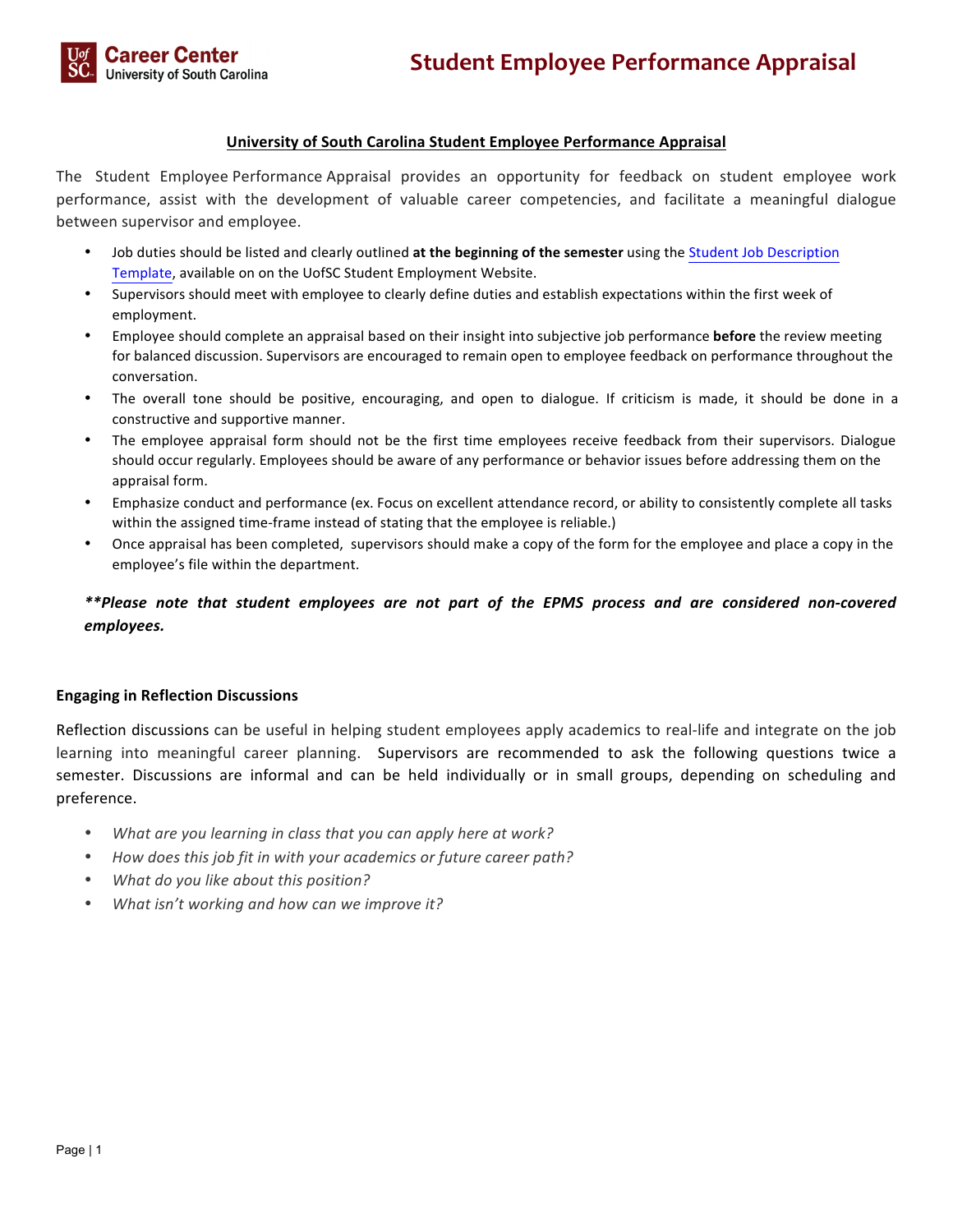

### **Student Employee Performance Appraisal Template**

Supervisors are recommended to complete an appraisal of student employee performance at least once a semester. This is a learning tool to assist the employee in further developing career readiness and assess overall job performance.

| <b>Employee Information</b> |  |                        |  |  |
|-----------------------------|--|------------------------|--|--|
| <b>Employee Name</b>        |  | <b>Department</b>      |  |  |
| <b>Job Title</b>            |  | <b>Supervisor Name</b> |  |  |
| <b>Evaluation Term</b>      |  | <b>Date Completed</b>  |  |  |
| <b>Overall job Duties</b>   |  |                        |  |  |
|                             |  |                        |  |  |
|                             |  |                        |  |  |
|                             |  |                        |  |  |
|                             |  |                        |  |  |
|                             |  |                        |  |  |
|                             |  |                        |  |  |
|                             |  |                        |  |  |
|                             |  |                        |  |  |
|                             |  |                        |  |  |
| Overall job performance     |  |                        |  |  |
|                             |  |                        |  |  |
|                             |  |                        |  |  |
|                             |  |                        |  |  |
|                             |  |                        |  |  |
|                             |  |                        |  |  |
|                             |  |                        |  |  |
|                             |  |                        |  |  |
|                             |  |                        |  |  |
|                             |  |                        |  |  |
|                             |  |                        |  |  |
|                             |  |                        |  |  |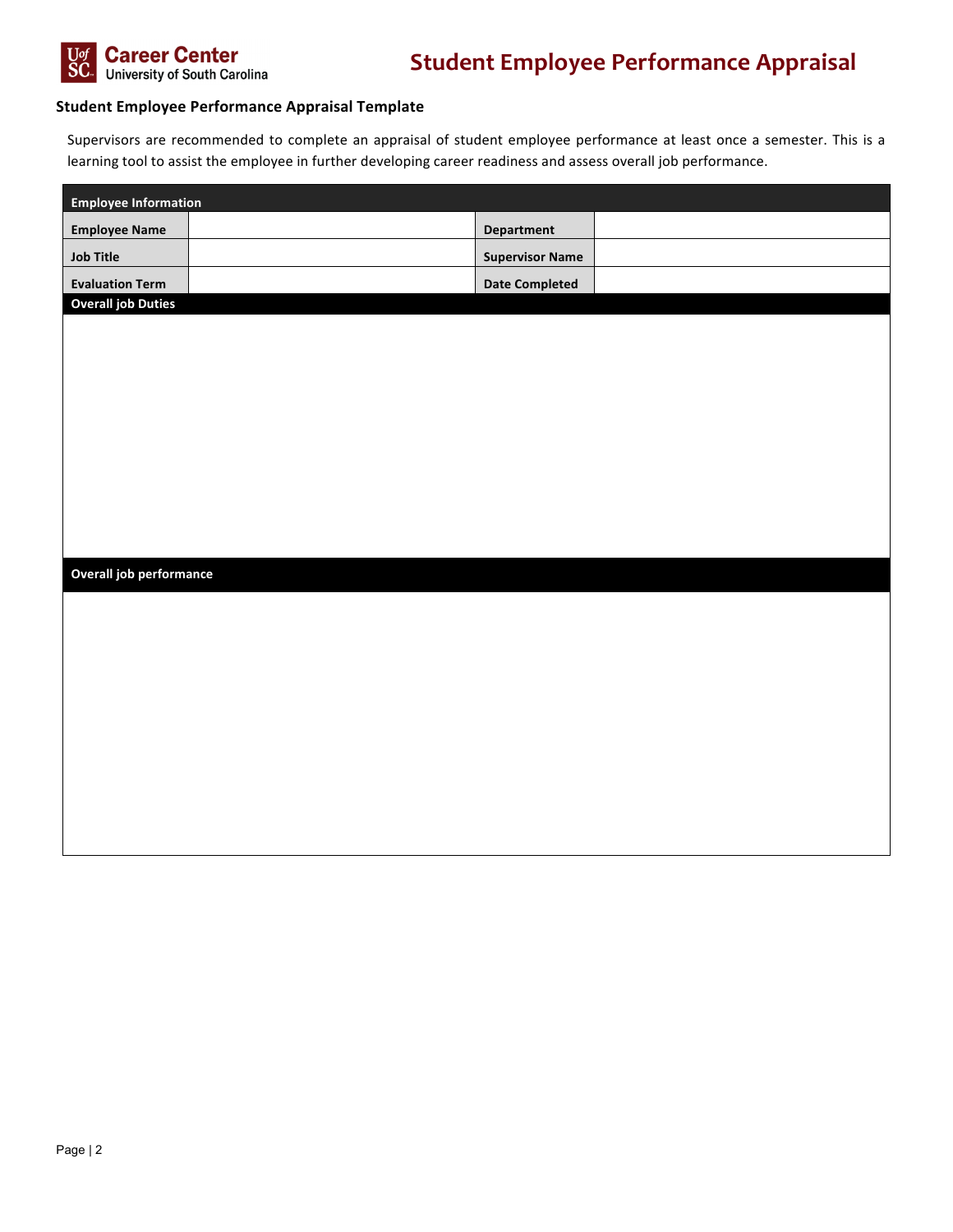

# **Career Competency Development**

Place a check by each observable behavior. Focus on competency area(s) utilized within the work setting.

| <b>ORAL &amp; WRITTEN COMMUNICATION</b>                                                               |                                                                                                                        |        |
|-------------------------------------------------------------------------------------------------------|------------------------------------------------------------------------------------------------------------------------|--------|
| <b>Beginner</b>                                                                                       | Developing                                                                                                             |        |
| Attempts to share thoughts and ideas with others.                                                     | Shares some ideas clearly and effectively; verbally or in writing.                                                     |        |
| Needs improvement in timeliness, clarity, and/or formality.                                           | Mostly clear, professional, appropriate, and timely.                                                                   |        |
| Accomplished                                                                                          | Advanced                                                                                                               | N/A    |
| Clearly and effectively shares ideas both verbally and in                                             | Consistenly and clearly articulates ideas; verbally and in writing.                                                    | $\Box$ |
| writing on a somewhat consistent basis.                                                               | Expresses ideas to a variety of audiences with an appropriate level of formality.                                      |        |
| Increasingly professional, appropriate, and timely.                                                   |                                                                                                                        |        |
|                                                                                                       |                                                                                                                        |        |
| <b>TEAMWORK &amp; COLLABORATION</b>                                                                   |                                                                                                                        |        |
| <b>Beginner</b>                                                                                       | Developing                                                                                                             |        |
| Needs support identifying role within a team.                                                         | Collaborates when work is structured, clearly outlined, and divided.                                                   |        |
| Focused solely on individual responsibilities.                                                        | Limited understanding of the roles and contributions of others.                                                        |        |
| Avoids difficult conversations and/or limited engagement                                              | Some experience in navigating difficult conversations and/or interpersonal                                             |        |
| with working with diverse perspectives.                                                               | conflict.                                                                                                              |        |
| Needs support in communicating ideas to others.                                                       | Openly communicates ideas but closed off to feedback from others.                                                      | N/A    |
| Accomplished                                                                                          | Advanced                                                                                                               | $\Box$ |
| Independetly collaborates with others on tasks or projects<br>with shared responsibility.             | Elements from 'Accomplished' AND:                                                                                      |        |
| Understands the roles, contributions, and strengths of                                                | Delegates to best utilize strengths.                                                                                   |        |
| others.                                                                                               | Understands and leverages the strengths, interests, and personalities of others to<br>achieve team goals.              |        |
| Effectively navigates difficult conversations and/or                                                  | Proactively prevents interpersonal conflict.                                                                           |        |
| interpersonal conflict.                                                                               | Actively seeks feedback.                                                                                               |        |
| Openly communicates ideas & is open to feedback.                                                      |                                                                                                                        |        |
| <b>DIGITAL TECHNOLOGY</b>                                                                             |                                                                                                                        |        |
| <b>Beginner</b>                                                                                       | Developing                                                                                                             |        |
| Needs support in identifying the necessary technology                                                 | Still learning to use technology to complete tasks.                                                                    |        |
| needed to accomplish work tasks and goals.                                                            | Uses familiar technologies with ease but may struggle when adapting to new                                             |        |
| Learning new technology is an identified challenge.                                                   | capabilities or technologies.                                                                                          | N/A    |
| Accomplished                                                                                          | Advanced                                                                                                               |        |
| Effectively uses technology to complete necessary tasks.                                              | Elements from 'Accomplished' AND:                                                                                      |        |
| Recommends the use of existing technology to solve<br>problems, complete tasks, and accomplish goals. | Able to train or coach others.                                                                                         |        |
|                                                                                                       | Researches and recommends new technology to better accomplish goals.                                                   |        |
| <b>LEADERSHIP</b>                                                                                     |                                                                                                                        |        |
| <b>Beginner</b>                                                                                       | Developing                                                                                                             |        |
| Needs assistance or support when deciding how to best                                                 | Some ability to prioritize own work.                                                                                   |        |
| prioritize work.                                                                                      | Actively seeks out the next task, though the task may still need to be assigned.                                       |        |
| Waits to be assigned a task or project.                                                               | Somewhat recognizes the impact of own behaviors on others.                                                             |        |
| May allow emotions to impact response to others.                                                      | Some interpersonal skills and/or awareness of other's behaviors; may be overly<br>influenced by the actions of others. |        |
| Accomplished                                                                                          | Advanced                                                                                                               | N/A    |
| Able to organize and prioritize own work.                                                             | Elements from 'Accomplished' AND:                                                                                      | □      |
| Takes initiative to identify and complete the next task.                                              | Manages stress, communicates with the supervisor when issues arise and support                                         |        |
| Able to assess the impact of their behaviors on others.                                               | as needed.                                                                                                             |        |
| Effective interpersonal skills, including appropriate levels of                                       | Uses interpersonal skills to delegate work to peers, or guide, coach, and/or<br>motivate others.                       |        |
| empathy for other's emotions.                                                                         | Identifies and articulates one's strengths, interests, values.                                                         |        |
| Takes ownership of all assigned projects and completes<br>work products fully and on time.            |                                                                                                                        |        |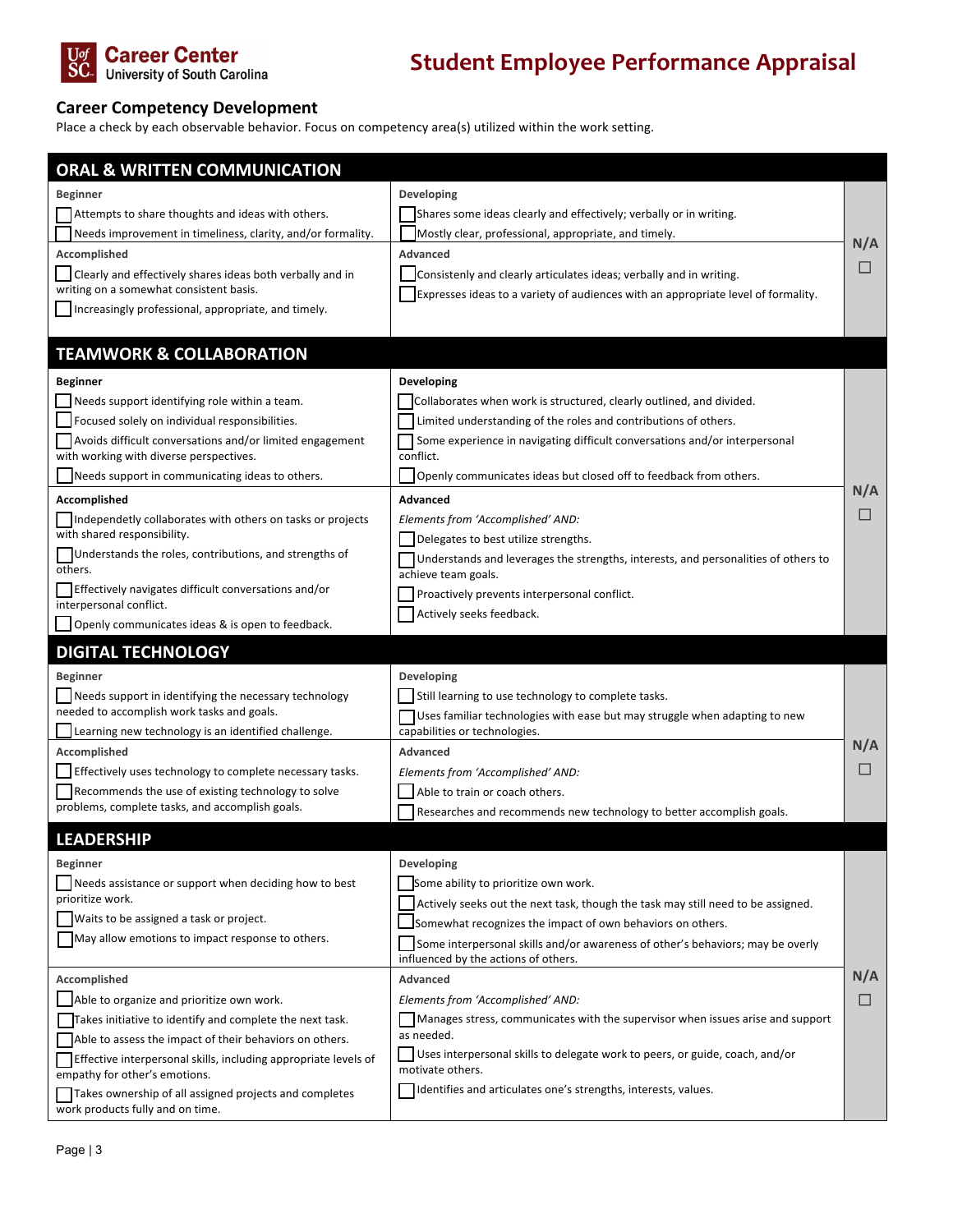

# Uof Career Center<br>SC. University of South Carolina

# **Student Employee Performance Appraisal**

| <b>CRITICAL THINKING/PROBLEM SOLVING</b>                                                                                                                                                                                                                                                                                                                                                                                                                                                                                                                                                     |                                                                                                                                                                                                                                                                                                                                                                                                                                                                                                                                                                                                   |                       |
|----------------------------------------------------------------------------------------------------------------------------------------------------------------------------------------------------------------------------------------------------------------------------------------------------------------------------------------------------------------------------------------------------------------------------------------------------------------------------------------------------------------------------------------------------------------------------------------------|---------------------------------------------------------------------------------------------------------------------------------------------------------------------------------------------------------------------------------------------------------------------------------------------------------------------------------------------------------------------------------------------------------------------------------------------------------------------------------------------------------------------------------------------------------------------------------------------------|-----------------------|
| Beginner<br>Unable to accept issue(s) that may hinder goal achievement.<br>Relies on external authority (peers or supervisor) to identify<br>problems and determine solutions.                                                                                                                                                                                                                                                                                                                                                                                                               | <b>Developing</b><br>Independently identifies issue(s) and solutions to basic problems.<br>Some clarity on which situations warrant supervisor approval often.                                                                                                                                                                                                                                                                                                                                                                                                                                    |                       |
| Accomplished<br>Aware of the context and implications of actions.<br>Selects and implements the appropriate solution.<br>Consults supervisor if multiple solutions are possible or if<br>the situation warrants supervisor approval.                                                                                                                                                                                                                                                                                                                                                         | Advanced<br>Elements from 'Accomplished' AND:<br>Proactively identifies and prevents problems through creative solutions.<br>Actively guides peers in critical thinking                                                                                                                                                                                                                                                                                                                                                                                                                           | N/A<br>⊔              |
| GLOBAL/INTERCULTURAL FLUENCY                                                                                                                                                                                                                                                                                                                                                                                                                                                                                                                                                                 |                                                                                                                                                                                                                                                                                                                                                                                                                                                                                                                                                                                                   |                       |
| <b>Beginner</b><br>May be unaware of their own identities and viewpoints.<br>May be surprised by differences in cultures or identities.<br>May not attempt to learn about others.                                                                                                                                                                                                                                                                                                                                                                                                            | Developing<br>Demonstrates Some ability to interact and build rapport with individuals of diverse<br>identities, cultures, and backgrounds within a group setting.<br>Some clarity on which situations warrant supervisor approval often.                                                                                                                                                                                                                                                                                                                                                         |                       |
| Accomplished<br>Ability to interact and build rapport with individuals of<br>diverse identities, cultures, and backgrounds in a variety of<br>settings.<br>Demonstrates openness, inclusiveness, and sensitivity to<br>individuals' differences.                                                                                                                                                                                                                                                                                                                                             | Advanced<br>Elements from 'Accomplished' AND:<br>Demonstrates eagerness to learn from diverse cultures and perspectives.<br>Able to educate others respectfully about diverse cultures and identities.                                                                                                                                                                                                                                                                                                                                                                                            | N/A<br>ш              |
| <b>PROFESSIONALISM &amp; WORK ETHIC</b>                                                                                                                                                                                                                                                                                                                                                                                                                                                                                                                                                      |                                                                                                                                                                                                                                                                                                                                                                                                                                                                                                                                                                                                   |                       |
| <b>Beginner</b><br>Experiences frequent tardiness or absences from work.<br>Staying engaged in work tasks is somewhat of a challenge.<br>Relies on others to help manage or balance workload.<br>Learning how to build productive working relationships with<br>others.<br>Limited awareness of mistakes made.<br>Accomplished<br>Demonstrates effective time and workload management.<br>Works productively with others, regardless of whether the<br>coworker is familiar or new to them.<br>Completes tasks to the same standard of excellence,<br>regardless of preference for the task. | Developing<br>Arrives to work on time most days.<br>Maintains consistent engagement in work tasks.<br>Sometimes relies on others to help manage or balance workload.<br>Works productively with those with whom they have working relationships.<br>Identifies and corrects simple mistakes.<br>Advanced<br>Elements from 'Accomplished' AND:<br>Able to share the learning from their own mistakes, privately or with others, as<br>appropriate.<br>Represents the mission and values of the department through every interaction.<br>Conisistently demonstrates integrity and ethical behavior. | N/A<br>$\blacksquare$ |
| Able to identify and correct complex or nuanced mistakes.                                                                                                                                                                                                                                                                                                                                                                                                                                                                                                                                    |                                                                                                                                                                                                                                                                                                                                                                                                                                                                                                                                                                                                   |                       |
| <b>Career Management</b><br><b>Beginner</b><br>  Limited knowledge of skills, strengths, knowledge relevant<br>to the position.<br>$\Box$ May depend on others to advocate for needs and wants<br>within the workplace.                                                                                                                                                                                                                                                                                                                                                                      | Developing<br>Some understanding of skills, strengths, knowledge relevant to the position; can<br>connect current role to future career aspirations.<br>Some understanding of how to appropriately self-advocate in the workplace.                                                                                                                                                                                                                                                                                                                                                                |                       |
| Accomplished<br>Identifies and has some ability to articulate how the skills,<br>strengths, knowledge, and experiences of the current position<br>connect to future career aspirations.<br>Appropriately self-advocates in the workplace.                                                                                                                                                                                                                                                                                                                                                    | <b>Advanced</b><br>Identifies and articulates, strengths, knowledge, and experiences relevant to the<br>position. Can identify skills gained that will increase career readiness.                                                                                                                                                                                                                                                                                                                                                                                                                 | N/A<br>⊔              |
|                                                                                                                                                                                                                                                                                                                                                                                                                                                                                                                                                                                              | *Competency areas and descriptions developed using the National Association of Career and Employers (NACE) Definition of Career Readiness, 2020                                                                                                                                                                                                                                                                                                                                                                                                                                                   |                       |